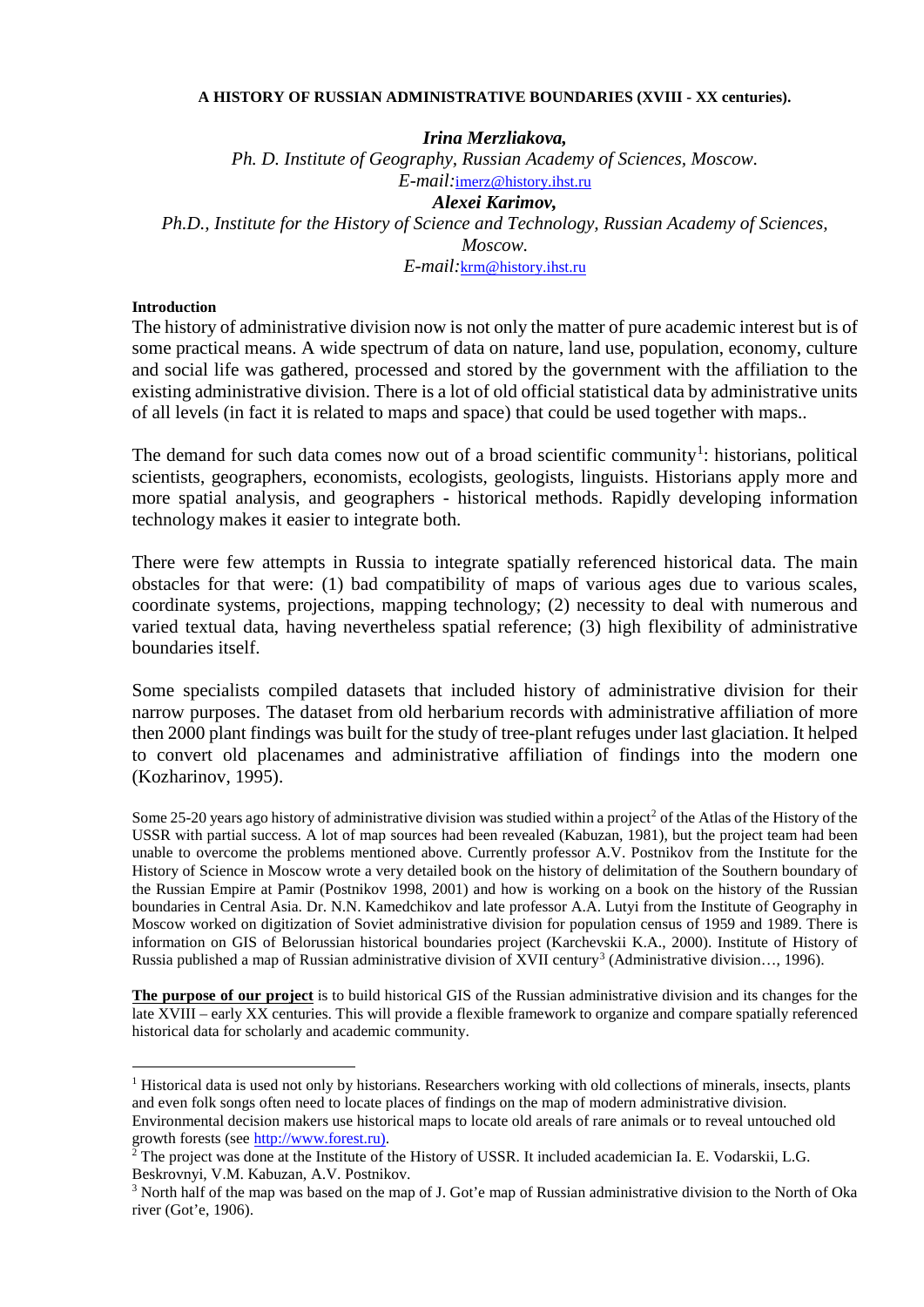It is now good time to reveal, study and expose Russian archive maps and historical data. Even ten years ago the Russian old maps were hardly available for researchers. Almost all of the archival maps despite of their age and scale were classified. This was an obstacle for research in various fields and badly influenced at the comparative study of the Russian history, geography and cartography in the international context. The reforms of the last ten years opened the archives and cartographic collections for research, and we hope things will not go back.

## **Borders and power: brief overview. Stages of administrative division**

The administrative division and boundaries should be closely related to the political power of the country, it's views on itself, it's subjects, aims and functions. Making "good fences" is exactly how the state "is seeing" (Scott, 1998) the country and the people, a discourse of power and governance. In Russia there could be identified four main stages in the history of administrative division.

*Late medieval stage (XV - XVII century)* . The country was divided into administrative units of the first level (*uezd*) that were divided into the second level units (*volost'*). At that time there were no fixed administrative boundaries neither on maps nor as landmarks. There was a lot of empty lands and very small population. Thus the most valuable subject of central power were people working on the land, not the land itself. The central authorities periodically compiled lists<sup>[4](#page-1-0)</sup> of people and villages belonging to the same *uezd* and *volost'* Now they are used by historians for reconstruction of medieval administrative division<sup>[5](#page-1-1)</sup>.

*Petrine stage. (beginning of XVIII century - 1775).* During almost the whole century the Petrine state was "building" spatial boundaries that were to represent the hierarchy of power, or, using modern Russian political slang "vertical of power". Mapping came hand in hand with the introduction of the new political approach, "cartography of power" (Harley, 1988).The Petrine surveyors did not simply chart boundaries, they set them in practice. At that time not only people became the subject of the state, but the whole geographical space and all things it included as forests and minerals (Karimov, 1999). The Petrine *Generalnii Reglament* [General Regulations –A.K.] in the chapter devoted to maps and plans stated the main purpose of mapping: *"In order that each college [ministry - A. K.] should have an authentic inventory and information concerning the condition of the state and of the provinces belonging to it, it is necessary that there should be general and particular maps or charts in every college"* (cited by D. Shaw, 1996). At that times of changes the still unclear primary conceptual models and expectations of the central administration had been laid upon the diversity of the real life and tested over people. The four-level division had been introduced: *gubernia, province, uezd and volost'.*

*Stage of stability (1775 - 1917).* In 1775 Catherine the Great among other reforms introduced the reform of administrative division and boundaries. This reform summarized the long period of changes. The surveyors of late XVIII - early XIX centuries were to adjust boundary lines in accordance with the lines of rivers and lakes, and to "round" the wedged borders. From one hand, it was the adaptation of the conceptual political models to the variety of nature and historic life, from the other - the adjustment and clarification of the very models of governance and regional administration. At that time the administrative boundaries really became to mean something practical. A lot of valuable large-scale map surveys were carried out by land registry mapmakers and military surveyors. 90 percent of the pre-revolutionary statistical data on demography, agriculture, hand craft, public health, education etc. on the very detailed administrative level was gathered and updated at that time. This period should be considered to be the most promising for such kind of project as we are going to develop. At that time there was a three-level division: *gubernia, uezd* and *volost'*.

*Modern stage. 1917 - till now.* After the revolution of 1917 the administrative division changed often and rapidly according to the policy of central government. The national autonomies were

<span id="page-1-0"></span> <sup>4</sup> Books of Survey - *pistsovye knigi*.

<span id="page-1-1"></span><sup>&</sup>lt;sup>5</sup> There were no maps of XVII century that could be used to study administrative division.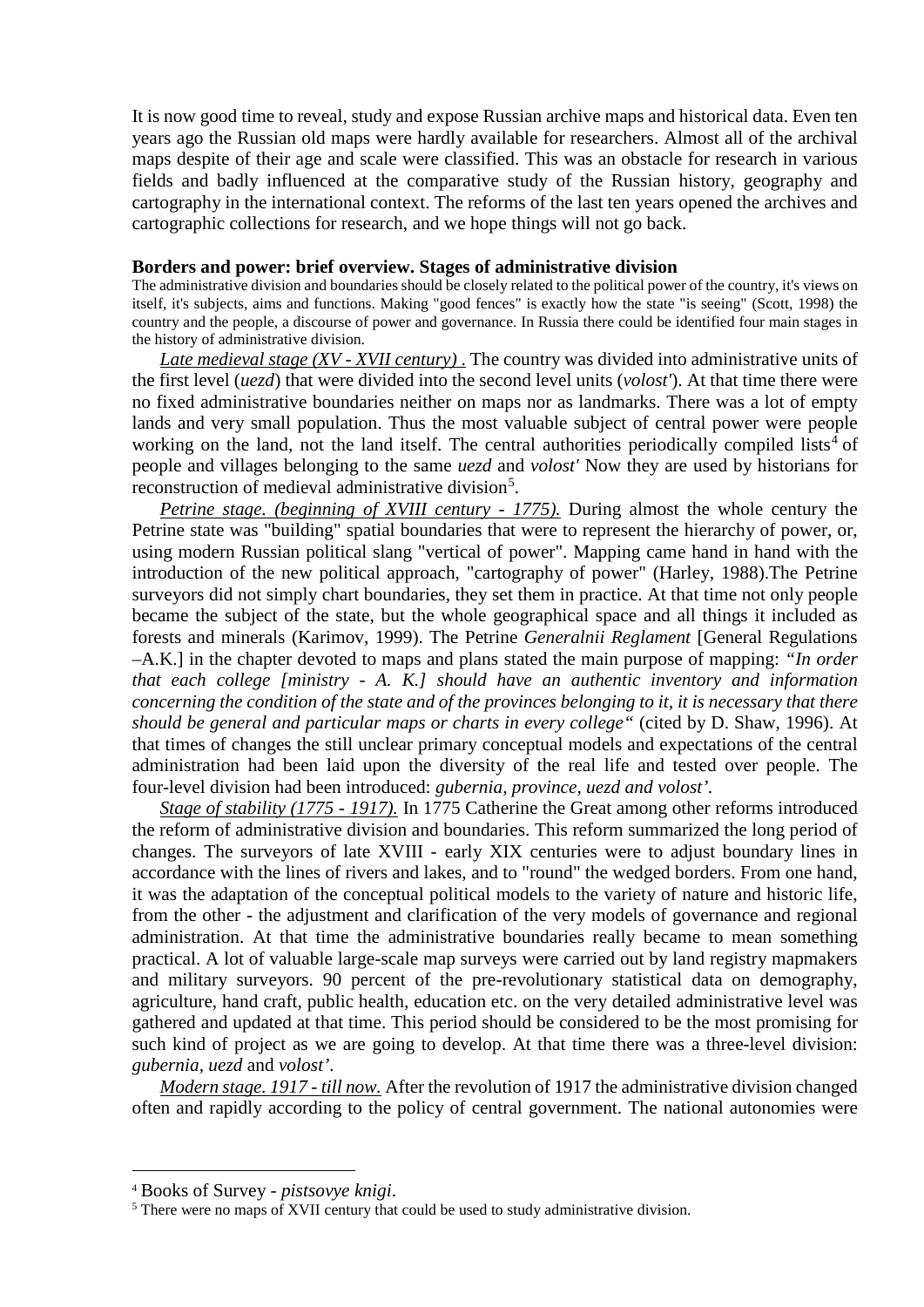introduced in 1920 - 1924 on all levels<sup>[6](#page-2-0)</sup>. Except for short period the three-level division existed: *oblast'* (level of *gubernia), raion* (level of *uezd*) and *sel'sovet* - rural council (level of *volost'*). In 1927 - 1929 when the Stalinist team was establishing political control over the country, *gubernia* were aggregated into *okrugs* and four-level division was introduced. In the years of World War II the *okrugs* had been dismissed. Under Khrushev a frame of big economic regions<sup>[7](#page-2-1)</sup> came to existence in 1957, but *oblast* returned back after his dismissal in 1964.

In general, administrative division, boundaries and "fences" remain to be the discourse of state, power, "discipline and punish", speaking in terms of Foukault.

#### **Surveys, maps, archives**

*Petrine stage. (beginning of XVIII century - 1775).* First programs of broad large-scale mapping of the country had been started in 1720<sup>th</sup> by the Senate decree *'on the dispatch of St*. *Petersburg [Naval-A.K.] Academy pupils for mapmaking'* (Alexandrovskaia, 1989). We should not forget that the Petrine surveyors not only mapped, but "designed" internal administrative boundaries, laid imagined lines not only on maps, but also across the real space of the country. During the first decades mapping of the country was supervised by Senate ober-secretary Kirilov and Geographic Department of Academy of Sciences. Up to 1727 Kirilov received field charts and maps from surveyors dispatched to all parts of the country. Kirilov was the author of the first atlas of the country and it's separate parts, published at 1734 and named after him. After the foundation of Geographic Department of Russian Academy of Sciences (1735) it became the center of surveying and mapmaking. In 1745 the new Atlas was published known as Big Academic Atlas.

Both of these Atlases cover all the country (with Siberia and North Kazakhstan) and show administrative division (gubernia and province level). Besides the Atlases there remained numerous maps and charts that served as the sources for them, as well as many maps of Petrine surveyors that were not used. The approximate number of map sources of Petrine surveyors that could be used in the project is about three hundred, but detailed research should reveal new archive sources. Besides there were compiled several regional Atlases, for example, Nerchinsk Atlas covering the territory of the South-East Siberia.

The sources for it had been manuscript maps of separate parts of the country (scales from 1:420000 to 1:840000). The main task of surveying at that time was the fast overview of the big regions of the country. Thus, the standard of map accuracy was intentionally reduced<sup>[8](#page-2-2)</sup>, but the main objects such as rivers, cities and villages, big forests and marshes could be located on the maps. A lot of objects had been mapped from remote basis. Sometimes the villages of the *uezd* are simply listed on the margins. But the surveyors paid special attention and accuracy in mapping of the administrative boundaries and the line along (Melnikova, 1954, Postnikov, 1989). Most of the maps had been done in the projection of De l'Isle or Mercator projection (Postnikov, 1989, p. 44). In general, boundaries on the Petrine maps could be re-drawn and digitized with the good quality.

The maps and corresponding field documents are stored in Moscow at Russian State Archive or Ancient Documents (RGADA), Russian State Archive for Military History (RGVIA) and in Petersburg at Russian State Historical Archive (RGIA) and Dept. of manuscripts of Library of Academy of Sciences (BAN). A valuable collection of contemporary maps of Russia collected by De l'Isle is stored at the French National Library<sup>[9](#page-2-3)</sup>.

<span id="page-2-0"></span> <sup>6</sup> Federal level - national Soviet Socialist Republics - members of the Union of Soviet Socialist Republics - USSR, republican level - autonomous national republics, included into the National soviet Socialist Republic, national *oblast', okrug* and *raion* - lower level division.

<span id="page-2-1"></span> $^7$  Approach worked out by Soviet economic geographers and used at the State Planning Committee (GOSPLAN) (Baransky, 1926).

<span id="page-2-2"></span><sup>8</sup> It was a matter of dispute between Russian statesmen and geographic practitioners of high rank, as Kirilov, Tatishev and Miller interested in fast mapping of the country and academician J.-N. De l'Isle, first director of the St.Petersburg observatory and author of the first program of surveying of Russian territory. The activities of academician De l'Isle in Russia still receive controversial response. He was an author of special projection for Russia used up to 1870ies. He did a lot to develop astronomy and coordinates measurement in Russia. But his program of surveying based on the numerous accurate astronomic observations, required too much time and staff and thus remained on paper.

<span id="page-2-3"></span><sup>&</sup>lt;sup>9</sup> De l'Isle belonged to a family of historian Claude de l'Isle. His brother Guillaume, a student of astronomer and mapmaker J.-D. Cassini, became famous for his maps and globe published in 1702. J.-N. De l'Isle was strongly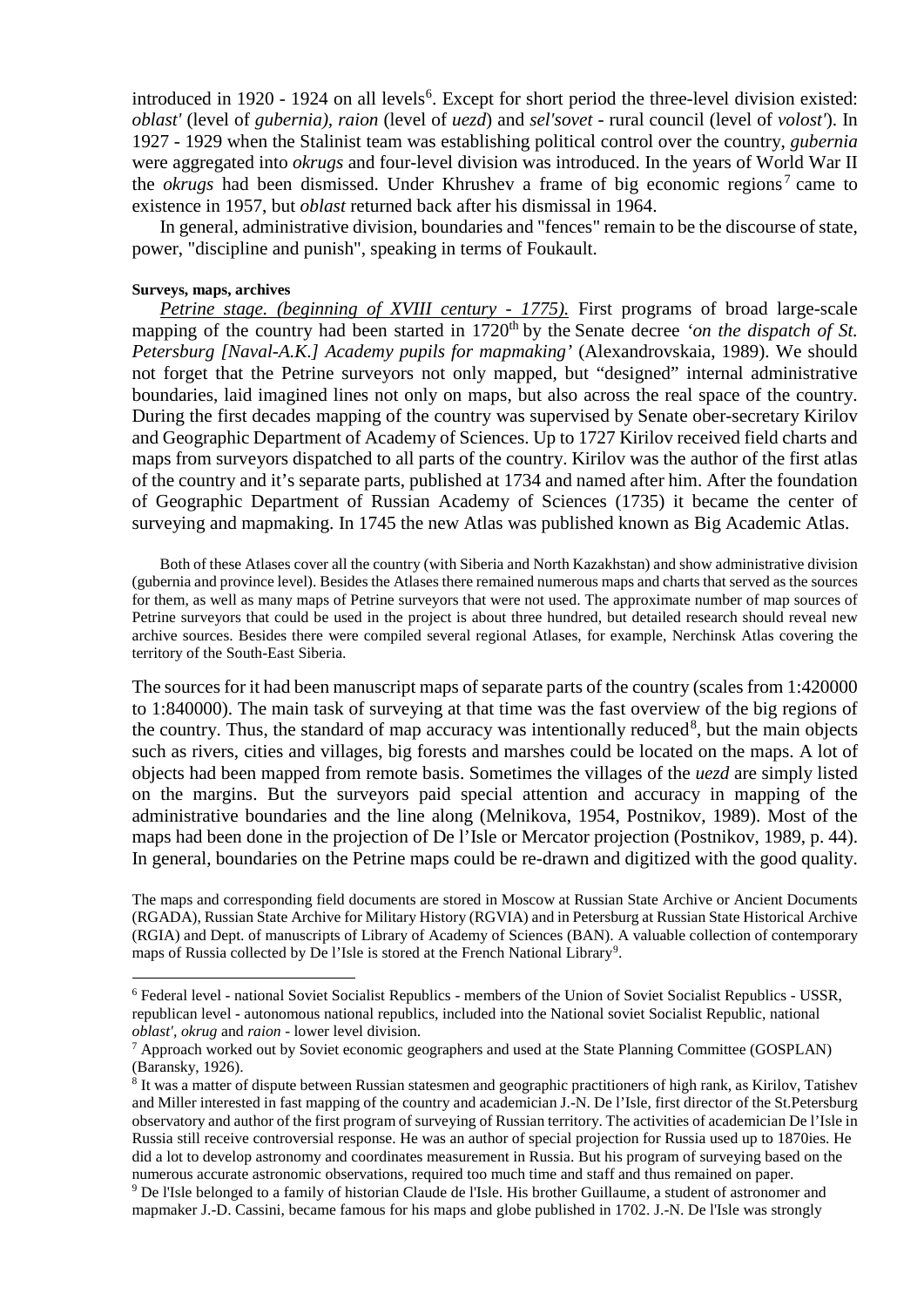Every map survey was followed by the gathering of detailed statistical data on population, waterways, forests, local tribes, trade etc. On the most general level they had been used by Kirilov who compiled the statistical overview of the country, first published at 1831 (Kirilov, 1977), but a lot of various detailed geographic data still remains unused. In 1837 and 1851 the broad and detailed statistical data was gathered by questionnaires sent from Academy. Besides this data there are statistical surveys that could be attached to the maps of administrative division: several censuses of peasant population, statistics of army recruits, forest statistics etc. Most of the documents of statistical surveys are stored at RGADA, RGVIA, Naval Archive, RGIA, Archive of Academy of Sciences in Petersburg.

*Stage of stability (1775 - 1917).* The reform of 1775 introduced the administrative division of 41 *gubernia* each consisting of *uezd* and *volost'.* It was an attempt to divide the country to the regions with equal population. The reform formed the framework of administrative division and the whole procedure of territorial governing that in general remained untouched until 1917. During the next 130 years only a few new *gubernia* had been founded.

At the last quarter of XVIII century there were printed two edition of an atlas<sup>[10](#page-3-0)</sup> depicting the new framework of *gubernia* and *uezd* division. Notorious are the decorations of the maps being a kind of political message of Petersburg government on how it sees the regions of the Empire.

These atlases had been based on the countrywide land surveys<sup>[11](#page-3-1)</sup> done by the Russian land registry. Up to the second decade of XIX century European Russia was covered by the detailed large-scale survey. It's narrow task was to compile a registry of land property, but the maps and plans done had been it full sense topographic, showing arable, meadow and forest lands, marshes, settlements, roads, administrative division of all levels etc. - the standard content of topographic maps. Land surveys could be a valuable source for the history of administrative division of late XVIII - early XIX century.

In total there were done hundreds of thousand of large-scale (1:8400) plans, several hundred of *uezd* atlases (1:33600 - 1:84000) and about a hundred of maps of *gubernia* (1:420000 - 1:840000). All the General bordering documents - maps, indexes, tabular statistics are manuscript.

General Bordering Survey was accompanied by the very detailed statistical surveys on the level of every village and land parcel. It included tabular data linked to the land parcel on the land use, population, usual crops and harvest, list of wild birds, animals inside the parcel, data on rivers, lakes and springs, often - about freshwater fish species. Each record is linked to the number of the corresponding land parcel on the map. It is hardly possible to exaggerate the importance of such data for modern researchers - historians, geographers and biologists - and the great opportunities that digitizing of such data could give both for academic research and applied fields like rare animals study and conservation.

The documents of the General Bordering Survey are stored in Moscow at RGADA, RGVIA, in Petersburg at RGIA, Dept. of Manuscripts of the Russian National Library and many Archives of the *oblast'.* Normally maps and atlases are kept separately from corresponding statistics, but at the same archive.

*XIX century* is not a new stage in full sense. The general framework of administrative division did not change since 1775. In Belorussia, Ukraine, Crimea and at the Central Asian frontier administrative division of these areas became more subdivided. This process was fastened by the

<span id="page-3-0"></span>Edition II in 1800.

<span id="page-3-1"></span><sup>11</sup> Generalnoe Mezhevanie or General Bordering Survey.

<u>.</u>

influenced by the ideas on Earth measurement, mapping of the world, collecting of new geographical data and astronomic observations. He sent copies of the Russian charts and maps to Paris having in mind to prepare a revision of his brother's map. This costed him his high position in Academy and in 1747 he was to leave Russia (Urness, 1990). The contribution of De l'Isle to the Russian astronomy and cartography is still understated and understudied.  $10$  Russian Atlas consisting of forty four maps and dividing the Empire in forty two gubernia. Petersburg, 1792.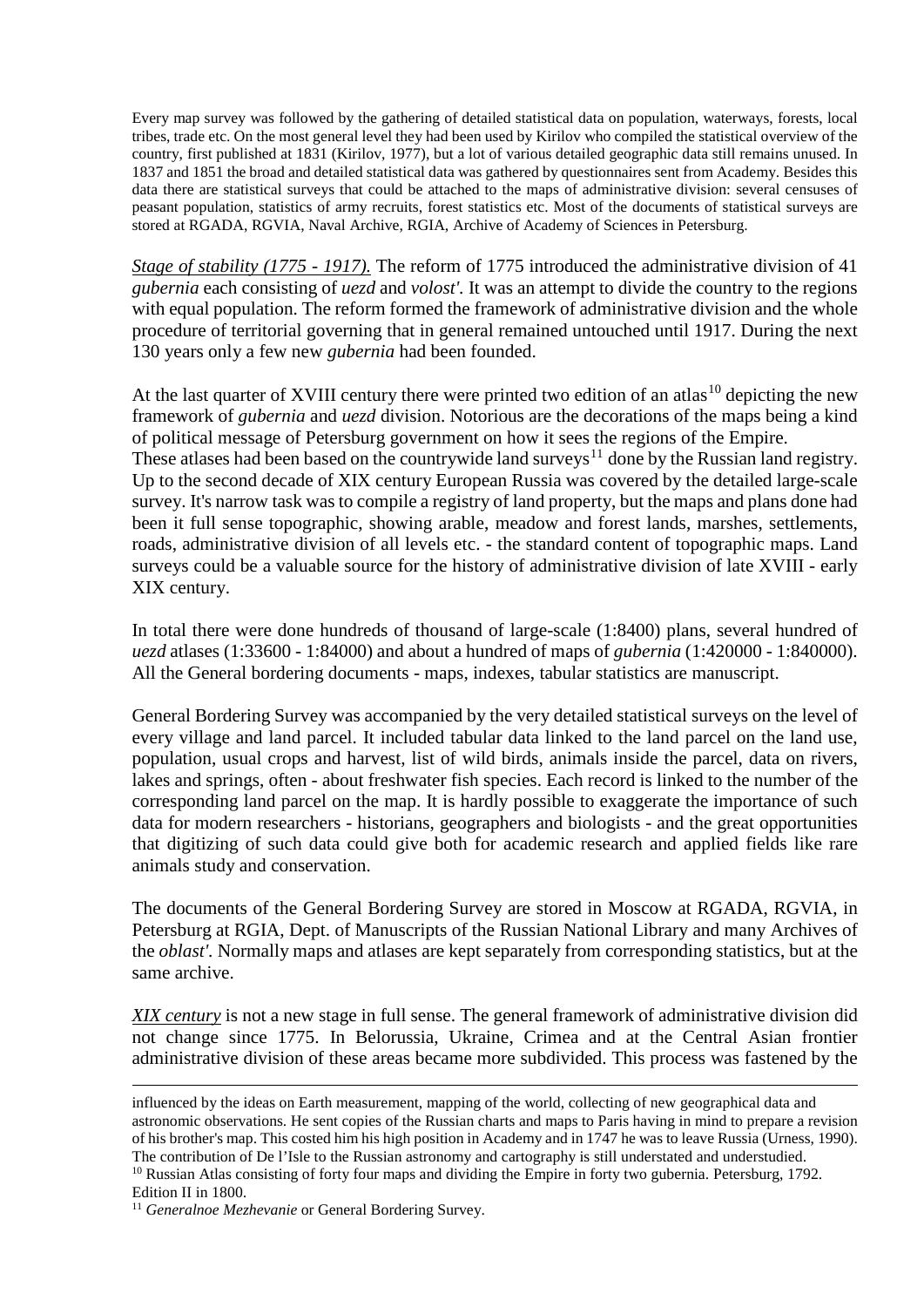abolition of serfdom in 1864 when a lot of peasants settled the south Russian steppe. But at that time initiative on surveying and mapmaking descends from Land Registry to the General Staff. Military topographers charted lots of accurate and detailed maps and plans that deserve special paragraph<sup>12</sup>.

The main sources for study of administrative division of that period are the military surveys carried out by the Russian General Staff. Military topographers were anxious to update the maps of the previous century and to create more accurate and detailed maps. Since 1830 The General Staff maps show relief. There were done numerous surveys, among them - A Hundred-Listed Map of the Russian Empire, 1801 (1:840000), F.F. Shubert "Special map of European Russia", 1821-1839 (1:840000), topographic drawings of Siberia,  $1820<sup>th</sup>$  -  $1830<sup>th</sup>$ , Survey of the Western Russia, 1845-1863, 1:126000, A.I. Mende survey of internal Russian *gubernia*, 1847-1866, scales from 1:42000 to 1:816000, I.A. Strelbitsky Special Map, 1865 - 1917[13](#page-4-1) and many others (Postnikov, 1989). European Russia was the polygon of most of the surveys, but a lot of them took place at Central Asia, Pamir, Siberia, Kazakhstan. Obviously, administrative borders are shown on most of these maps.

The military maps are stored mainly in Moscow at RGVIA and RGADA. The total number of maps done by military topographers could hardly be evaluated, but no doubt it is above several hundred thousand. Most of them despite of the age had been classified before 1992. The classified maps were unavailable for researches except for very valuable reasons. These maps were stored in a special remote archive in Siberia. In 1990<sup>th</sup> these maps were returned to RGVIA and are now available.

Similar to the land surveys of XVIII century, military mapping was followed by statistical surveys. Military topographers gathered detailed information on population, houses, crops, harvest, land use, horses. A.I. Mende survey of internal *gubernia* is the most notable. The program was done so that the maps and tabular data should be comparable with the data of the General Bordering survey. Mende surveyors gathered statistics on population, land use, crops, harvest, wild birds and animals, freshwater fish etc.

Besides military statistics huge volumes of tabular data had been gathered, updated and periodically published by local administration<sup>[14](#page-4-2)</sup> of *gubernia* in 1864 - 1918. At those parts of the country where *zemstvo* was not established, statistical surveys were carried out and updated by the statistical committee under the governor. These surveys include information on many aspects from population and land use to education, health and criminal statistics. All this data is linked to the corresponding level of administrative division - *gubernia, uezd, volost'* and separate villages. Most of this information was published and available in main libraries, unpublished is stored in RGIA and *oblast* archives.. Zemstvo statistics will be a significant addition to the proposed information system.

# *Modern stage. 1917 - till now.*

All the administrative changes of the Soviet period are refereed to the corresponding Acts of the supreme powers. There are guide books on administrative division for each year and detailed special maps showing administrative reforms of the high and medium level. This data could be directly used in GIS, redrawn, digitized and processed.

The great amount of official statistics gathered by the Central Statistical Agency and statistical surveys of *oblast* could be overlaid on spatial data. Most reliable is the information before 1930.

<span id="page-4-0"></span><sup>&</sup>lt;sup>12</sup> Professor A.V. Postnikov did an exhaustive research on the history of the military surveys of XIX century (Postnikov, 1989).

<span id="page-4-1"></span><sup>&</sup>lt;sup>13</sup> Was used by the Staff of the Red Army till 1939.

<span id="page-4-2"></span><sup>14</sup> In 1864 it was established elected self-government in most of the Russian *gubernia* - *zemstvo*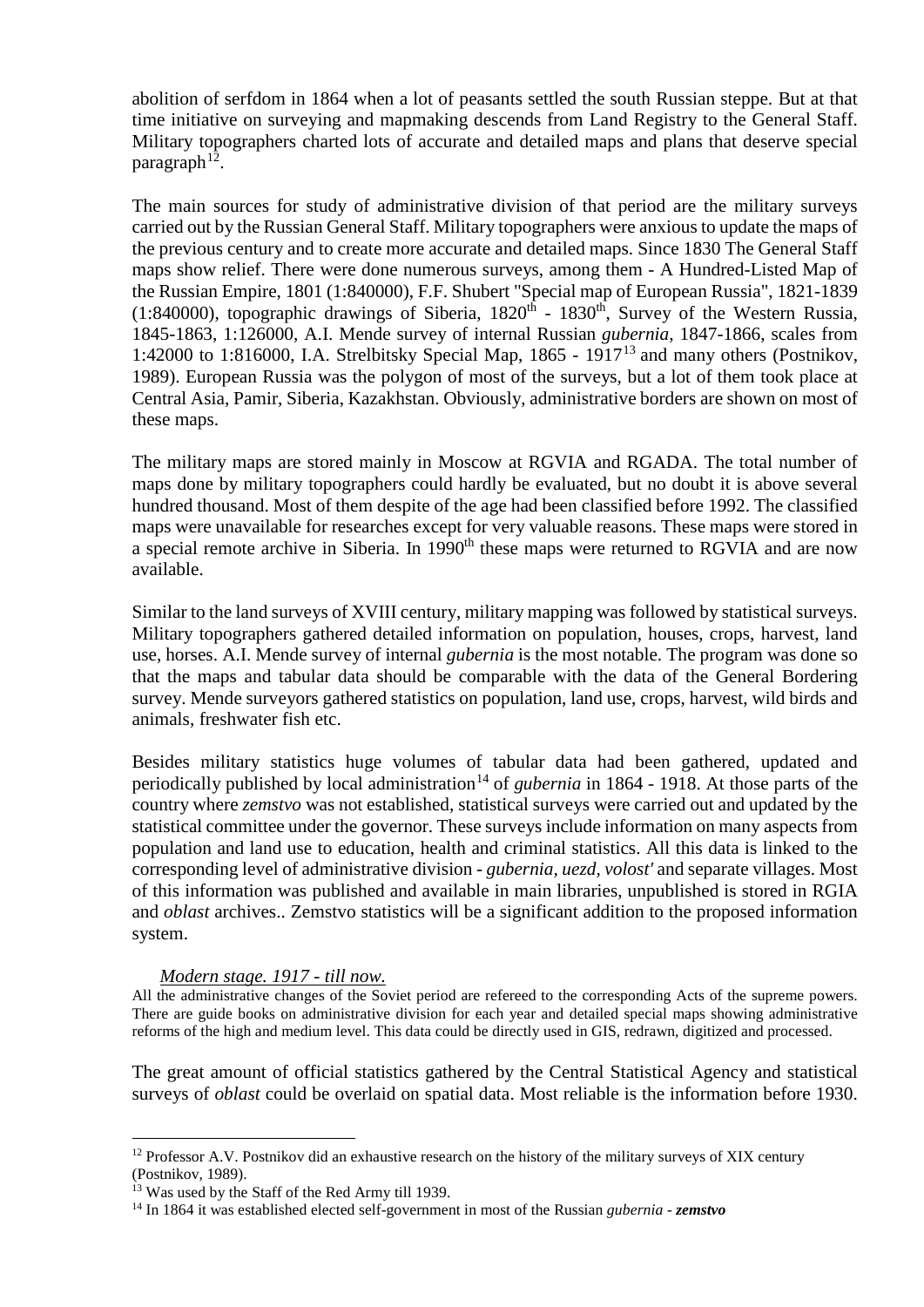Selected data of the federal, *oblast* and *raion* levels since 1970<sup>th</sup> is available in electronic form. Current official statistics could be obtained in electronic form from about 1990<sup>th</sup>.

# *Special division*

There were several types of special division besides administrative *gubernia* and *uezd.* Since 1864 the country was divided into *court districts*. A group of *gubernia* was a subject of one district court. There was diocese division set by the Orthodox Church. There existed also military districts subordinated to Governor general, and some other types. Special court, military and other units usually included several gubernia or even did not correspond to the framework of administrative division. This was a form of "division of powers" in geographical space.

# **GIS for administrative division of the Russian Empire: approaches and plans.**

We plan to design our historical GIS in order to achieve the following results: (1) reconstruct administrative division at any hierarchical level system for the requested time period; (2) reconstruct temporal dynamic of administrative borders for local units; (3) check the administrative affiliation of an area or village, (4) view the temporal dynamics of name changes for settlement or local unit; (5) in perspective allow researchers to input new information, extract data and use them for their own purposes with the most common GIS software (or Web interface)..

While building the georeferenced information system of the Russian administrative division we are going to proceed though the following chronologically independent steps:

- 1. Build the basic layer by digitizing data for 1914;
- 2. Compile Database "Map Bibliography", search for supplementary sources in order to find out the most accurate and informative ones for the reconstruction of the administrative division changes within the period between 1914 and 1775;
- 3. Design detailed database structure on Oracle 7.3 to describe transparently all types of administrative changes;
- 4. Build the database "Settlements" reflecting changes in names, status, presence of two or more names at once, various spellings to be a supplemental resource for verification of boundaries;
- 5. Publish the results in the Web as searchable information system with cartographic interface.

### *Problems*

The main types of problems we have to deal with while transforming the old paper maps into electronic form relate to the data handling and data interpretation.

The first one deals with necessity to use different methods for data input in order to achieve compatibility of various sources. Distinction should be made between data produced in different epochs.

The maps of XIX century could be digitized directly. They have scales from 1:84 000 to 1:420 000 that allow to generalize them to the scale 1:1 000 000 keeping accuracy at acceptable level. The last scale is chosen as a basic for the whole product in order to comply our materials with already prepared layers in the Institute of Geography (group of N.N. Kamedchikov) and agree our efforts with the international community.

Speaking about very big and diverse materials in general, we like to emphasize that the accuracy of the military surveys is comparable with the modern maps. Technology and instruments were very much the same as for the maps made up to 1960<sup>th</sup>. There was a special program of astrogeodetic measurements to back up the topographic surveys, and most of the geodetic data had been published. Even the Bonne projection the XIX century surveyors used is supported by the Workstation version of Arc/Info GIS! All the instructions and data necessary for digitizing and recalculation is easily available from the printed survey instructions. There exist even the evaluations of the accuracy and standard errors of many of such astrogeodetic measurements and map surveys $15$ .

Digitization of maps from the end of XVIII century is possible to a great extent. Large scale parcel plans of the General Bordering Survey are done without projection. But uezd atlases, gubernia plans and overview small scale maps for the whole country are done in Mercator projection. The accuracy of these maps is much higher than the Petrine surveys. More objects were mapped by triangulation and measurements, among them - roads, administrative borders, rivers and borders of land property. The triangulation network had been much more tight and the number of

<span id="page-5-0"></span><sup>&</sup>lt;sup>15</sup> Professor A.V. Postnikov proved military surveys of XIX – beginning of XX centuries to satisfy the modern requirements to the map accuracy. Being a member of the Foreign Ministry Commission for checking of the Soviet – Chinese boundary in 1980<sup>th</sup> he worked out special methods of using old maps and field observations for that purpose.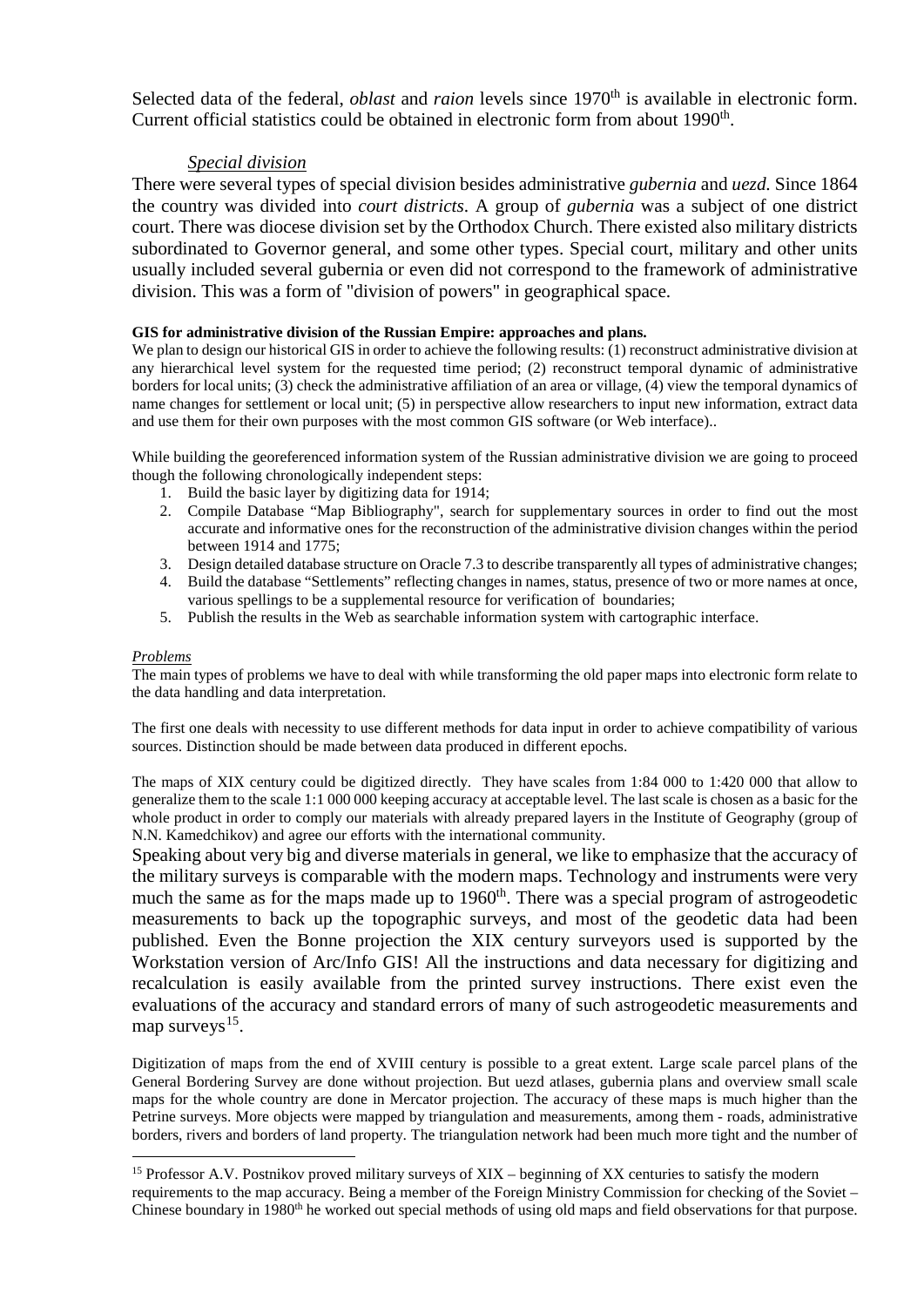astrogeodetic points was higher. The geometric characteristics of this land survey and the ways to overlay them onto the modern maps had been studied by Gedymin (1960) and his conclusions make us secure about the possibility of using these maps with the modern GIS.

Maps produced before 1775 could not be adequately input in electronic form. Although they have detailed scales  $(1:420\,000 - 1: 840\,000)$  and projections with known parameters (Mercator or De l'Isle<sup>16</sup>), the technology of surveys was not accurate and standard error in comparison to modern maps was great. For some territories survey was exploratory. It is reasonable to redraw boundaries from that maps on the modern topographic basis and then digitize.

The problems of data interpretation appeared because surveys of the large territories lasted for many years (the General Bordering Survey started in Moscow gubernia in 1766 and ended in 1822 in the South of the European part). We can talk about the synchronic "slice" for single gubernia but not for the whole European Russia. It is important that mapping and geographic exploration followed the expansion of the Russian frontier since XVI up to the end of XIX century. Some of the annexed regions of Central Asia were mapped in a very large scale to back up military actions or delimitation disputes (Postnikov, 2001) or their potential value for future colonization as it was at the Far East and Siberia. Some - with small resources and scarce population - were mapped in small scale. Thus for some periods and regions there may not be some periods we can not present synchronic time layer of administrative division for the whole country.

There is an noticeable predominance of cartographic materials for the European part in comparison to Siberia and Asia and there could be several scale gaps, when only small scale materials is available.

For early surveys and for the territories of Siberia the essence of the bordering was to distinguish the administrative affiliation of villages and cities. It means that the accuracy of delineation does not require precise digitization of boundary line from the maps.

For that kind of maps we should verify boundaries by the database Settlements, which is now in started. Additionally we plan to use hydrographic layer, which is very useful to locate boundaries and settlements. It is being compiled by the local dealer of ESRI, Inc.

The way to solve the problem of data interpretation could be the flexible database design allowing to keep data intervals (fields "from"-"to"), versions of boundaries or multiple entries for the same object (derived from different sources). It is very close to the approach practiced by the developers of China historical GIS (L.W. Crissman (2000).

Additionally we are going to use indirect information to fill gaps. It is the Full Edition of Laws of the Russian Empire, fixing establishment and dismissal of gubernii; Official List of settlements fixing placenames, settlement and their affiliation. Data will be extracted also from annual reports of Governor, being kept in oblast archive.

#### *Basic layers*

Taking as basis administrative division of Russia in 1914 we consider it to be the most accurate and completed for the whole territory of Russia. At the same time this date corresponds to the last stable year before post-revolutionary fundamental changes.

We have to compose this layer from Strelbitskii map, topographic surveys in Siberia and military-topographic surveys in Central Asia for the beginning of XX century. All data will be digitized into ArcInfo 8 down to the volost level. In result we will have about 6-10 thousand polygons. Geometry for earlier time periods down to 1775 will be input and kept in form of changes to the basic layer.

#### *Types of administrative changes*

Analysis of already collected material shows several types of changes in administrative division, occurred in the observed period:

#### *Changes of the boundary geometry* are of two subtypes

as a result of combining of two or more units or their separation;

as a result of conversion of some settlements or parcels of lands to the neighboring administrative unit

In the periods of administrative reforms up to 90% of administrative units had been changed per decade. In quiet times local adjustments were no more than 1-5% per each year. It is hardly imaginable that any boundary changed two or

<span id="page-6-0"></span><sup>&</sup>lt;sup>16</sup> The last designed specially for maps of Russia by academician De l'Isle.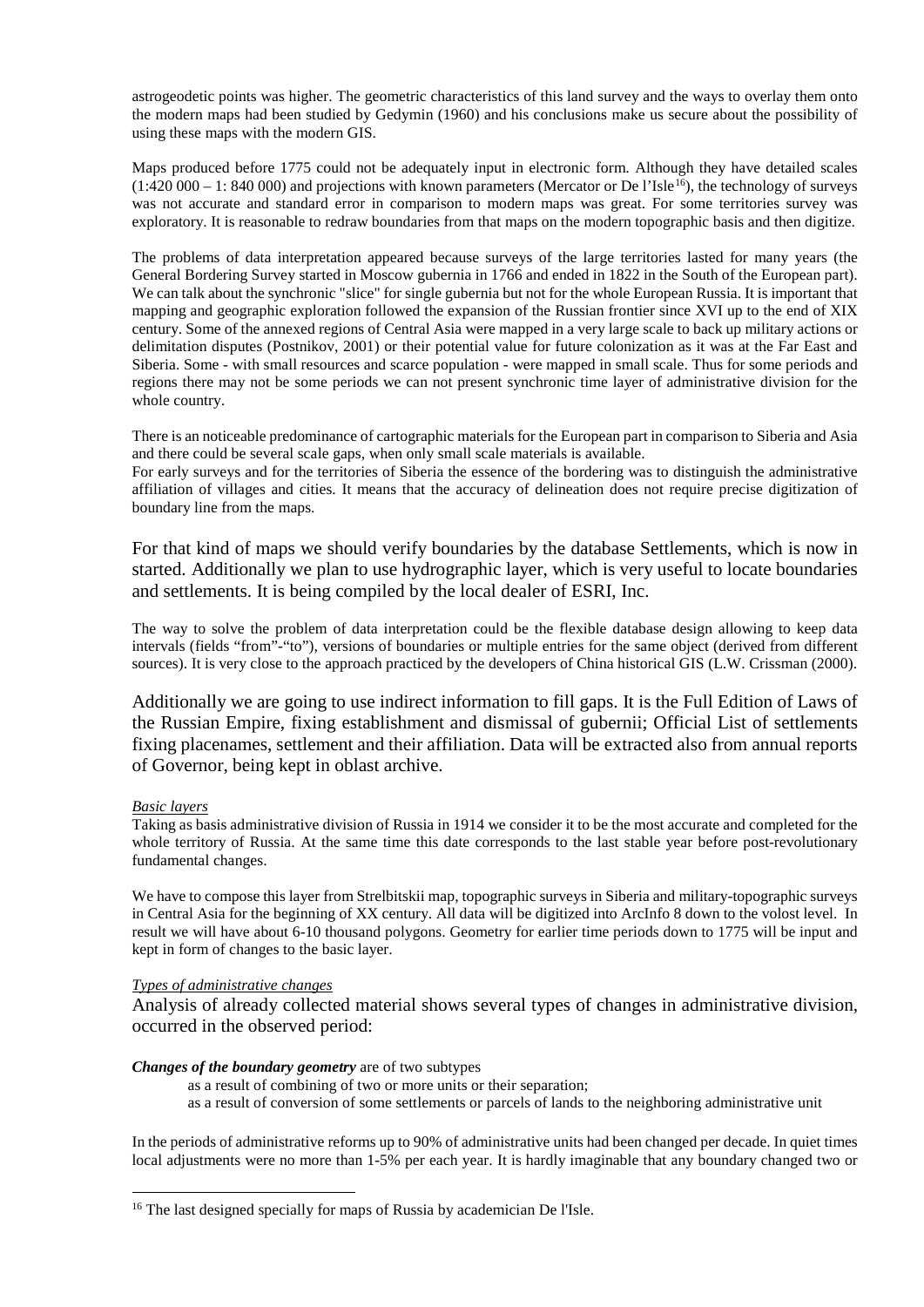more times a year. Agricultural statistics related to administrative unit was gathered once a year in accordance with the agricultural cycle.

*Changes of the placenames* of administrative units and settlements. They usually meant serious reorganization of a unit, but were less serious for settlements. Before 1917 many settlements had multiple names: folk and official ones. Sometimes folk names were unquotable and according to a special surveyors' instruction of 1770<sup>th</sup> few letters of such names were to be changed to make them sound better. Both local and official names were fixed in *uezd* Bordering Atlas and land use statistical records. After 1917 we have only official name and very often it is different to the pre-revolutionary. The changes in names were reasoned mainly politically.

## *Changes of administrative status*

Very rare were transformations of the hierarchy status of administrative unit. This may occur due to increase (decrease) of population, political factors. For example, after the forced resettlement of highland Pamir Tajiks to the plains the status of highland districts reduced.

## *Coding system*

In comparison to the China's administrative system there were no coding system up to modern days.

#### *Database structure*

The concept of the Database supposes a set of relational tables, being built in Oracle 7.3. This will allow to process complex queries along time and spatial axes. There is only a draft of the database, which by our opinion reflects specificity of data we posses and are going to work with. The main principle is that we distinguish several types of objects within our system:

- Geometrically referenced objects of two types: polygons and points;
- Virtual objects equal to the administrative units of various (three to four) levels, which are represented in usually used statistical records.

The smallest spatial entity will be artificial polygon with unique historical sequence of administrative affiliation. In each moment of time it is a part of some existing administrative unit. The point objects represent settlements.

The virtual objects correspond to administrative units until they have the same name. We presume that the change of the name means that the new administrative object appeared. This reflect the real situation, when then the renaming means usually radical administrative reorganization.

Most of the statistics collected during the XVIII-XIX centuries relates to the single settlement, and only generalized statistics to uezd and volost'. Thus attributes will be incorporated into the database "Settlements" and include the following draft list of parameters: population number, number of households, some agricultural statistics \*\*\*\*.

We can suppose that the structure of our database after we start to fill it with information may gradually change.

#### *What is already done*

By the moment we started to build database of settlements for the beginning of the XX century which will be additional helping material for verification of boundaries.

Now we are at pre-project phase and by today we have already:

- compiled small database of bibliographic descriptions of maps from Russian archives and libraries with their Codes, which is presented in the Internet and could be searched. It is a prototype of bibliographic information service linked to our information system in future. In coming future we plan to establish the Z39.50 compliant distributed bibliographic database;
- preparing data for digitization for the year 1914;
- start to record metainformation on statistical datasets according Dublin core standard.

# **Conclusion**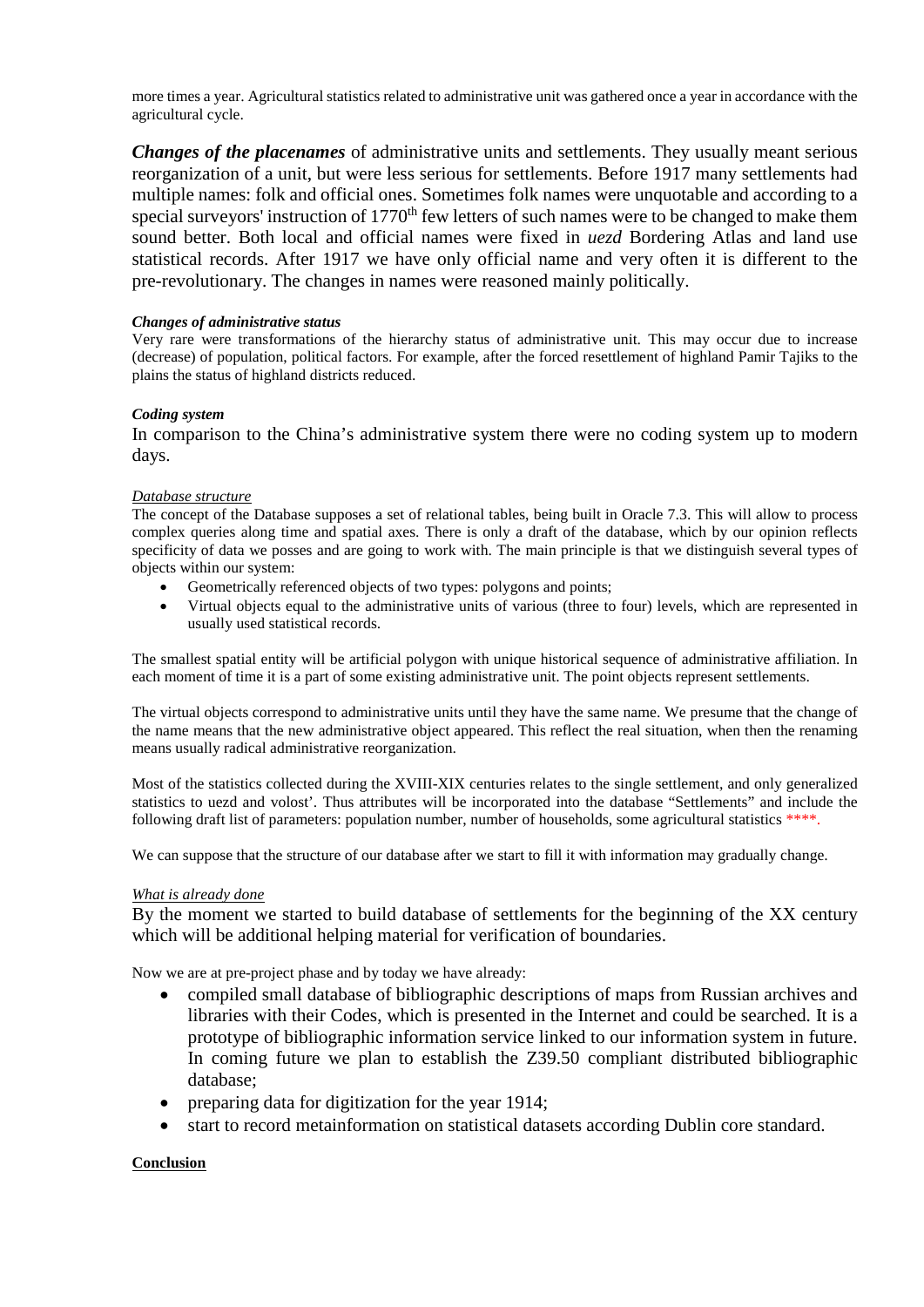- The most important conclusion of our presentation is that it is good time for an attempt to build Russian historical GIS.
- There is a lot of old cartographic materials in various archives that will make a good basis for the GIS of Russian administrative boundaries, most of them available for researchers.
- The accuracy of the old maps either corresponds to the modern maps, or they may be redrawn on modern maps and used anyway.

The work on the GIS of the administrative boundaries is now in starting phase. Timetable, volume and content of the system will depend on the small indirect funding that we already receive from our institutions and potential grants we are going to apply for. We would appreciated any opportunities of collaborative projects, open to any recommendation and ready to make our data compliant with the data of our potential partners.

# **Bibliography**

- Administrative division of the Russian state at the end of XVII century. Map. In Motherland *[Rodina].* Moscow, 1996, Vol. 9.
- Alexandrovskaia O.A. (1989). Emergence of Russian geography in XVIII century. *[Stanovlenie geograficheskoi nauki v Rossii XVIII veka].* Moscow, 'Nauka'.
- Baransky N.N. (1926) Economic geography of the Soviet Union. Overview of the GOSPLAN regions. *[Economicheskaia geografiia Sovetskogo Soiuza. Obzor po oblastiam Gosplana].* Moscow – Leningrad.
- Crissman L.W. (2000). Draft database design and geocoding system, [http://www.people.fas.harvard.edu/~chgis/work/design/chinastdb\\_1210.doc](http://www.people.fas.harvard.edu/%7Echgis/work/design/chinastdb_1210.doc)
- Gedymin A.V. (1960) Experience of use of the General Bordering Survey documents in geographical research. *In Voprosy geografii*., vol. 50.
- Got'e J.V. (1906). Map of old administrative division of the *Zamoskovny krai* in about 1650. Located at: Russian State Library, Map Dept. Index: Ko7/VII-16 Ko12/I-27,28. Published as annex to his books *Zamoskovny krai v XVII veke.* Moscow, 1906 and *Materialy po istoricheskoi geografii Moskovskoi Rusi*. Moscow, 1906.
- Harley J.B. Maps, knowledge and power. In *The iconography of landscape. Essays in symbolic representation, design and use of past environments.* Ed. By D. Cosgrove. Cambridge University Press. Pp. 277 - 312.
- Kabuzan V.M. (1981) Review of the sources on historical geography of Russian administrative division at 1720 – 1770. In: *Historical geography of XVIIIth century Russia. [Istoricheskaia geografiia Rossii XVIII veka] vol. 2., Moscow*
- Karchevskii K.A., V.L. Nosevich, Yu.P. Rud'ko (2000). "Electronnyi atlas-spravochnik "Gubernia" in Proceedings of the conference "new information resources and technologies in historical study and education", Moscow region, 6-9 April 2000
- Karimov A.E. (1999) Russian Cadastral Surveys Before and After Peter the Great. in *The Cartographic Journal*, The British Cartographic Society. 36, 2. December 1999. pp. 125 - 132.
- Kirilov I.K. (1977) The flourishing condition of the Russian State. *[Tsvetushee sostoianie Vserossiiskogo Gosudarstva.]* Moscow.
- Kozharinov, A.V., O.V. Morozova (1995). Methodology of areals studies and Database "AREAL" in Computer Databases in botanic research, St.Petersburg, pp. 23 – 24.
- Melnikova T.N. (1954) On the mathematical basis of the Russian maps of XVIII century. *In Geograficheskii sbornik*. Moscow – Leningrad. Vol. 3., pp. 117 – 130.
- Postnikov A.V. (2001) Encounter at the roof of the world: politicians, spies and geographers in the struggle for Pamir. *[Skhvatka na krushe mira: politiki, razvedchiki i geografy v borbe za Pamir].* Moscow
- Postnikov A.V. (1998) Cartography and boundary making on the Pamir (Eighteen and Nineteen centuries). Terrae Incognitae. Vol. 30. Pp. 72-93.